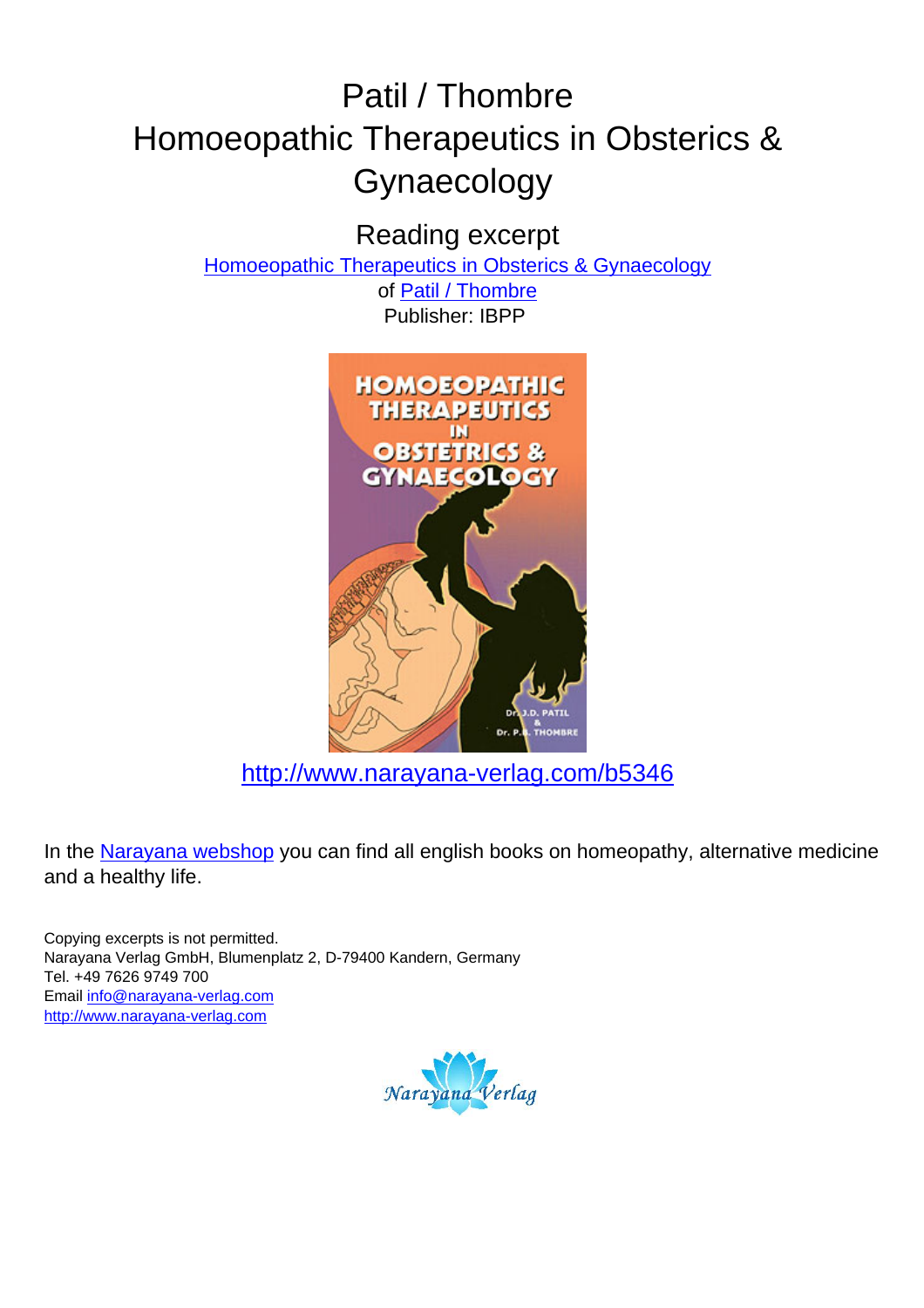# **CONTENTS**

|                                | PAGE      |
|--------------------------------|-----------|
|                                | <b>NO</b> |
| <b>ABORTION</b>                | 1         |
| <b>ACUTE VULVITIS</b>          | 7         |
| <b>ACUTE VAGINITIS</b>         | 13        |
| <b>AMENORRHOEA</b>             | 20        |
| <b>ANTENANTAL CARE</b>         | 25        |
| <b>ANTEPARTUM HAEMORRHAGE</b>  | 35        |
| <b>BACKACHE</b>                | 41        |
| <b>CARCINOMA OF CERVIX</b>     | 45        |
| <b>CERVICAL EROSION</b>        | 59        |
| <b>CERVICAL POLYP</b>          | 52        |
| <b>DYSMENORRHOEA</b>           | 66        |
| DYSFUNCTIONAL UTERINE BLEEDING | 71        |
| <b>ENDOCERVICITIS</b>          | 77        |
| <b>ENDOMETRITIS</b>            | 83        |
| <b>GONORRHOEA</b>              | 90        |
| <b>HYPERMESIS GRAVIDRUM</b>    | 93        |
| <b>LABOUR</b>                  | 108       |
| <b>LACTATION</b>               | 98        |
| <b>LEUCORRHOEA</b>             | 102       |
| <b>MASTITIS</b>                | 114       |
| <b>MENOPAUSE</b>               | 121       |
| <b>MENORRHAGIA</b>             | 133       |
| <b>METROHAGIA</b>              | 126       |
| <b>MORNING SICKNESS</b>        | 139       |

VI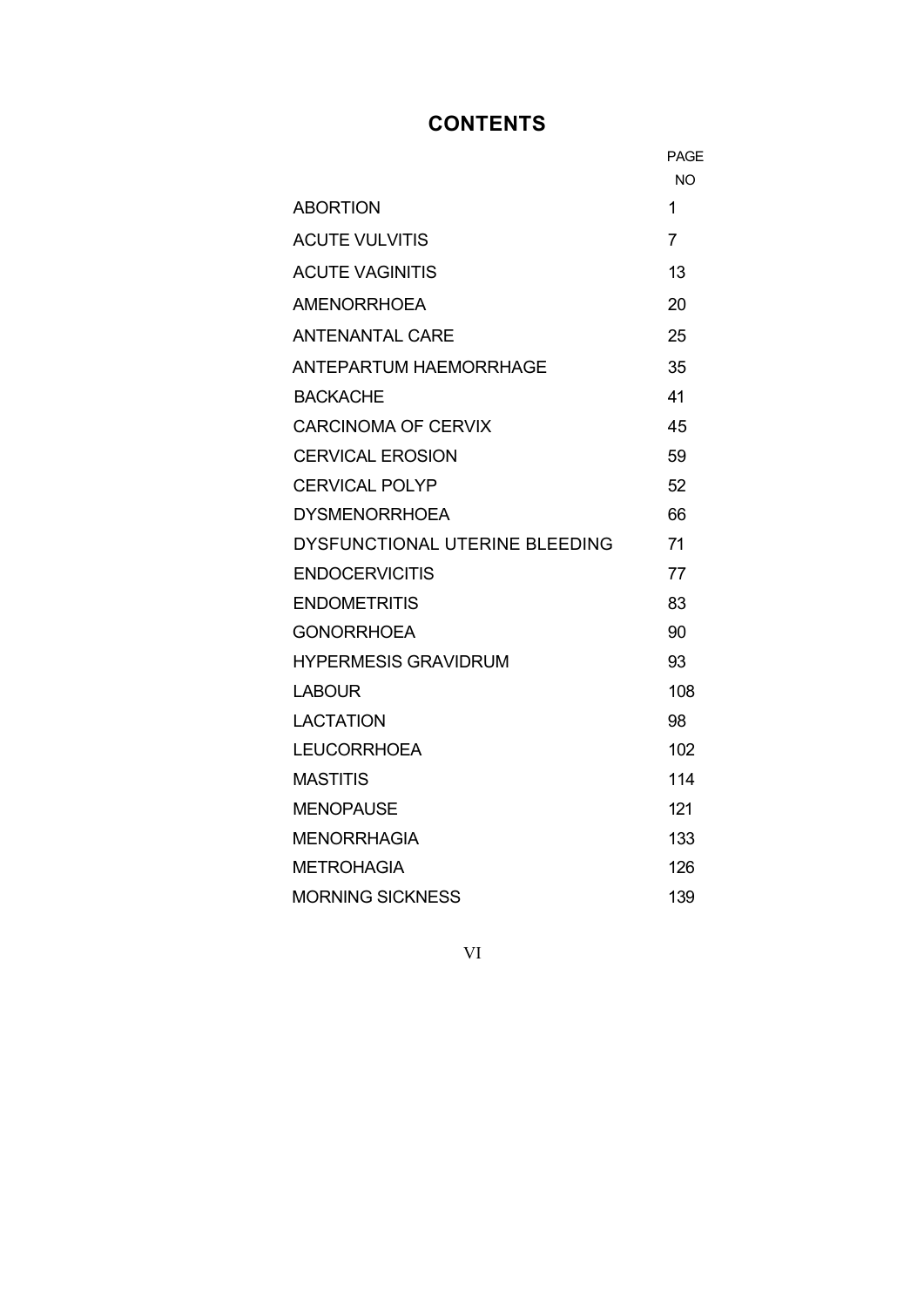| PELVIC ABSCESS              | 144 |
|-----------------------------|-----|
| <b>PROLAPSE OF UTERUS</b>   | 156 |
| PRURITUS VULVA              | 151 |
| PURPEREAL FEVER             | 163 |
| RETAINED PLACENTA           | 169 |
| <b>STERILITY</b>            | 173 |
| <b>SYPHILIS</b>             | 179 |
| <b>TOXIMIA OF PREGNANCY</b> | 191 |
| TUMORS OF BREAST            | 197 |
| UTERINE FIBROID             | 183 |
| <b>VAGINISMUS</b>           | 203 |

VII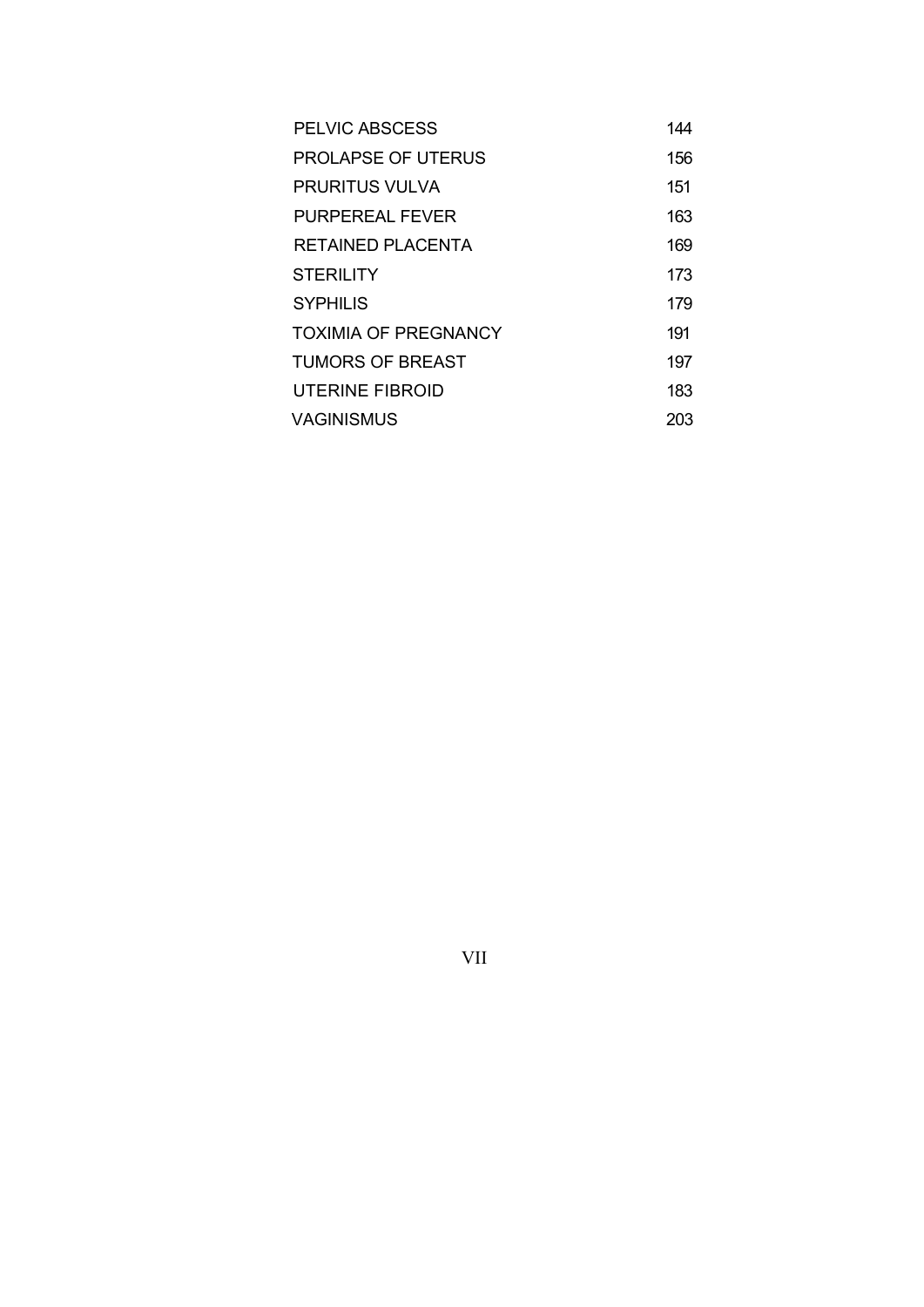# **ACUTE VAGINITIS**

# **ACONITE**

There is excoriation and redness of swollen vaginal part. Sensation of heat, fulness and tension in vaginal part. Continuous tingling , not disagreeable , but forcing the lady to scratch.The condition of acute vaginitis may be due to pelvic inflammtory diseases or due to urinary tractinfections or infective condition of the vaginal tract.There is burning on micturation. The leucorrhoeal discharge is copious tenacious & yellow.Prolapse of uterus usually of sudden occurance with inflammation of vagina and vulva or genitals. Acute vaginitis from checked perspiration or from sudden checking of menstrual flow, from fright or from riding in cold winds or from getting wet when overheated.

Inflammatory condition of vagina accompanied by bitter vomiting and cold sweat and there is painful urging to urinate. Menses profuse , long-lasting , especially in plethoric women of sedentary life.

There is great mental anxiety and physical tension. Mental and bodily over sensitiveness is there in this medicine.Pt weeping and laughing alternately. Ailments from fright anger chagrin gloomy taciturn afraid of a crowd.

## **MODALITIES**

< due to fright, anger, music, during night

> by lying down & by rest.

# **BELLADONNA**

It is an excellent remedy for the treatment of Acute Vaginitis . Acute inflammation of vulval region due to congestion. Vulval region is red and hot with throbbing type of pains. Haematuria due to congestion. Genital parts are very sensitive and there is sensation of protrusion. Congestion of head during fever with Acute Vaginitis .. Sore, bruised feeling in the genitalia. Constant urge for urination, Acute Vaginities is caused by dribbling of urine Sudden attack of fever with Acute Vaginities . Skin is hot and burning at the vulval region. Bearing down sensation as if contents of the

13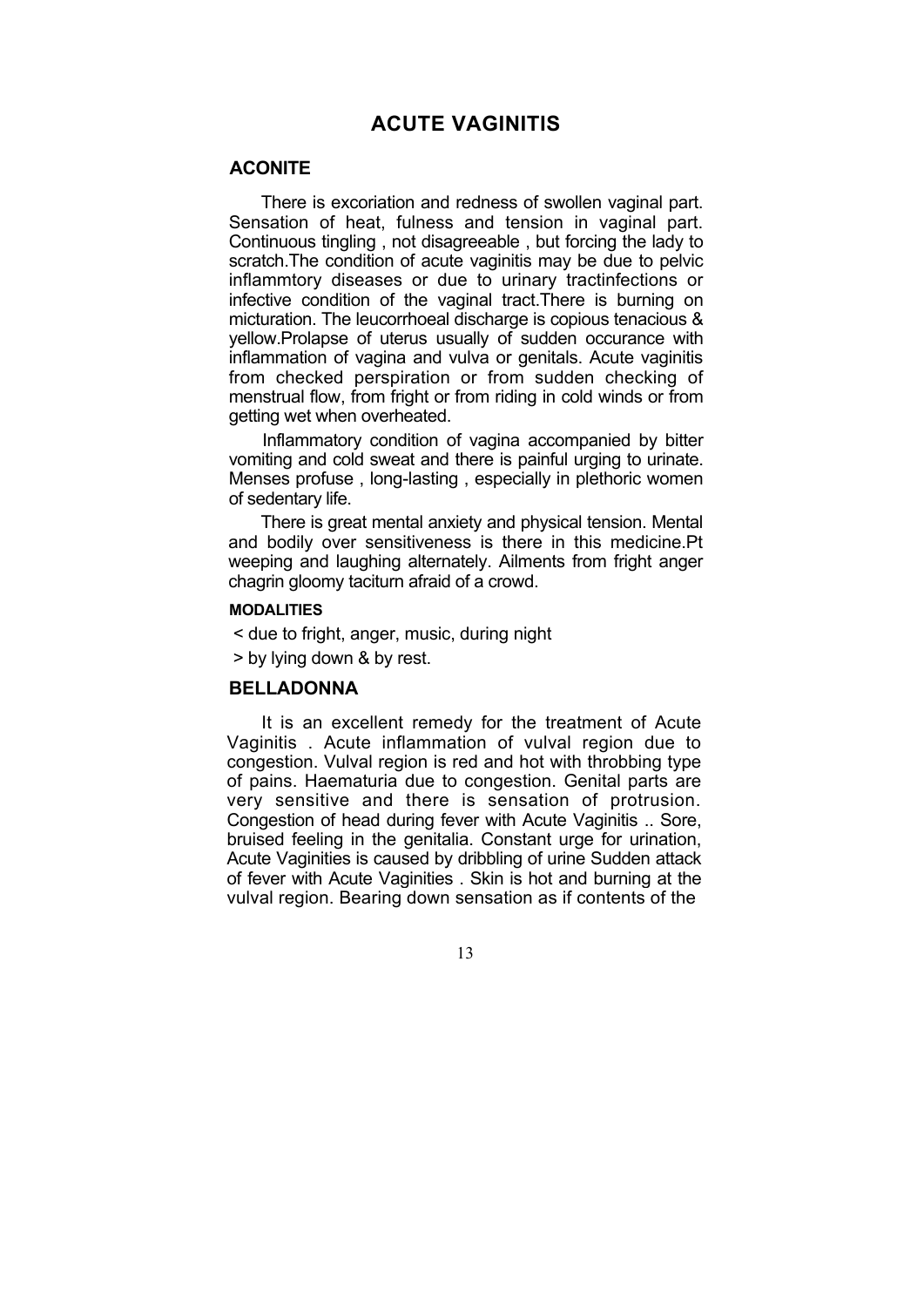abdomen would push out through the vulva. Worse in the morning and relieved by standing and sitting erect. Colicky pain in stomach with inflammation of gastro intestinal tract.

The patient imagines seeing various things like ghosts, various insects, black animals , monsters, etc. Anxiety with desire to flee, escapes and hides. Patient is very delirious with constant cerebral congestion. Fear of imaginary things. Patient is wild and becomes very violent.

#### **APIS MEL**

It is the best remedy for Acute Vaginitis. Inflammation and redness of vulval region. With soreness and stinging pains. . Inflammation of endometrium of uterus. Especially right ovary is affected. Metrorrhagia with profuse haemorrhage. Patient is drowsy, sense of heaviness in abdomen . Oedema of labia relieved by cold water. Suppressed menses especially in young girls. Skin is pale, waxy and oedematous, chill with fever. Burning and soreness while urinating.

Patient is thirstless . Puffiness and baglike swelling under the lower eyelids Redness of face with migraine. Photophobia and hot lachrymation . Hoarseness of voice, dyspnoea and difficult breathing. Fiery red tongue. Patient craves for milk.

Patient cannot concentrate his mind while doing work. Dreams of flying , full of fear and unconsciousness. She is very much indifferent awkward and drops the things from hands. Feels as if she will die.

# **CANTHARIS**

This is very much useful remedy for Acute Vaginitis. There is violent itching in the vulva and vagina. Dysuria, frequent mictruration with burning and cutting pain. There is swelling and irritation of the vulva. Pruritus with strong sexual desire. Oversensitiveness of genital parts. Vulva is inflammed with bleb formation. Erysipelas with vesicles all over the body which are sore and suppurating. Severe burning pain with itching and smarting. Constant urging to urinate after micturition. Burning during urination haematuria, urethritis, cystitis or renal colic.

14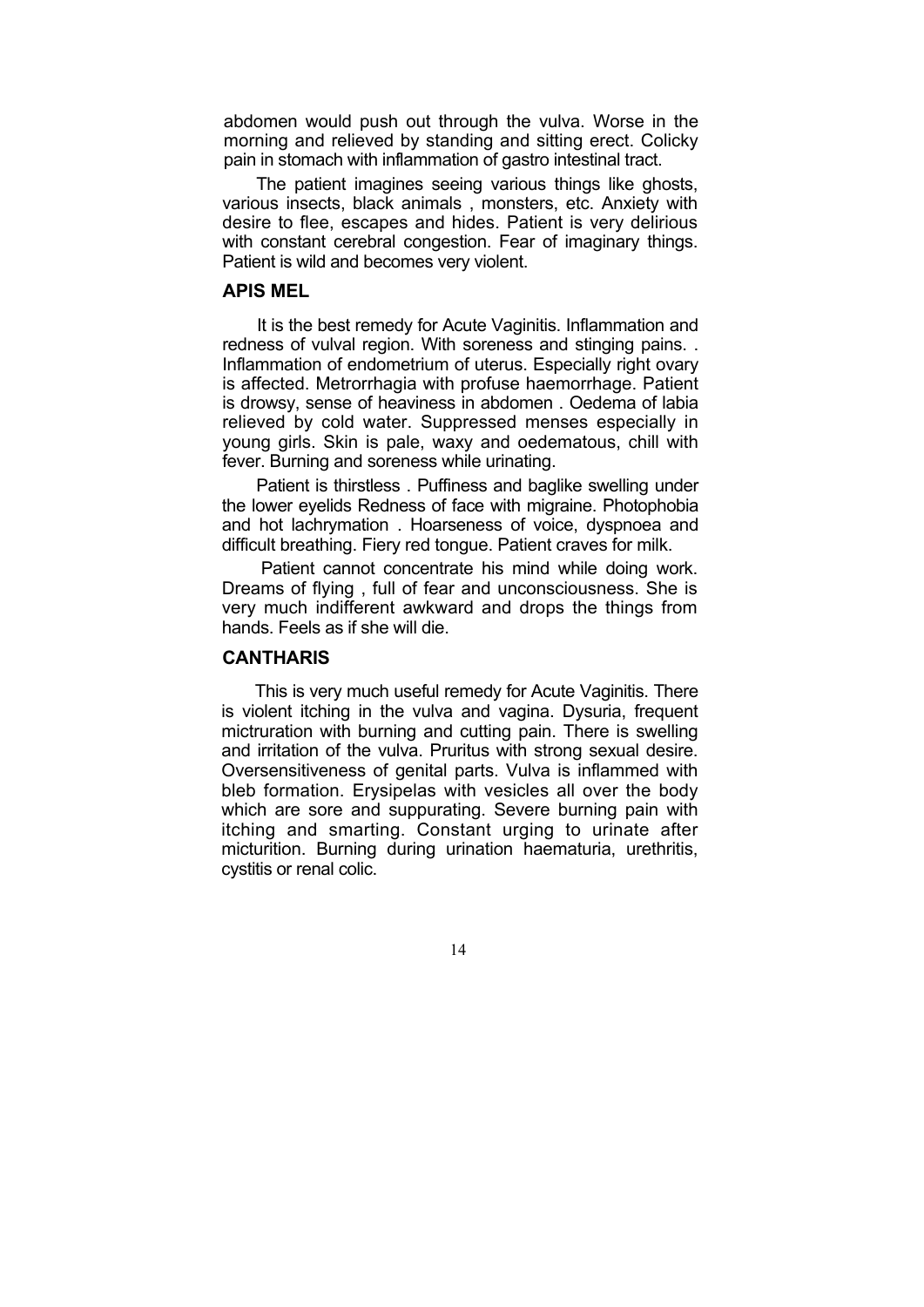## **LACHESIS**

This is the remedy, which is often prescribed by the physician in Climaxis or Menopause.

Patient feels very much exhausted with palpitation. Flushes of heat in palms, soles and on the vertex. Weight and pressure on the pelvic organs, bursting headache. Recurrent attacks. Lochia foetid, urine suppressed and unconscious; abdomen swollen, cannot bear the least pressure, not even that of the clothes upon the uterine region; sensation as if the pains were ascending to the chest; the pain in the uterus relieved for the time being by a flow of blood, but returns soon afterwards; exacerbation after every sleep; Puerperal fever with great loquacity. Inflammation of the tonsillar glands. Parotid glands are inflamed. Tonsils are purplish in colour. Flushes of heat and hot perspiration . Skin is alternately burning hot and icy cold, cannot bear the least touch of clothings. Sore throat, can swallow solids but not liquids; painful to throat. Dryness of mouth with absence of thirst. Aversion to warm drinks. Haemorrhage from bowels or from any other orifice. All complaints are < after sleep. Chill is felt mainly in the back. Venous congestion and

haemorrhages.Skin bluish. Constipated due to piles or pains in the rectum. Tachycardia with irregular pulse, cynosed during fever.

Very good medicine for the menopausal period. Severe headache beginning at back and passing over to the front of head. Hypersensitive to touch. Distressing palpitation of the heart and pulsation of the body. Haemorrhage of dark colour with patient being incredibly talkative. Burning sensative as if burning coal is placed on the body. Flushing Melancholic and irritable. Flushing of the face. These are climacteric troubles. Acts especially well at beginning and close of menstruation. Menses are too short too feeble pains all relieved by the flow. Flushes of heat in palms soles and on the vertex. Parotid gland is inflamed and tonsils are purplish in colour. Patient exhausted after palpitation.

Mentally patient is great loquacity. Amative, sad in the morning. Jealous, mental labor best performed at night.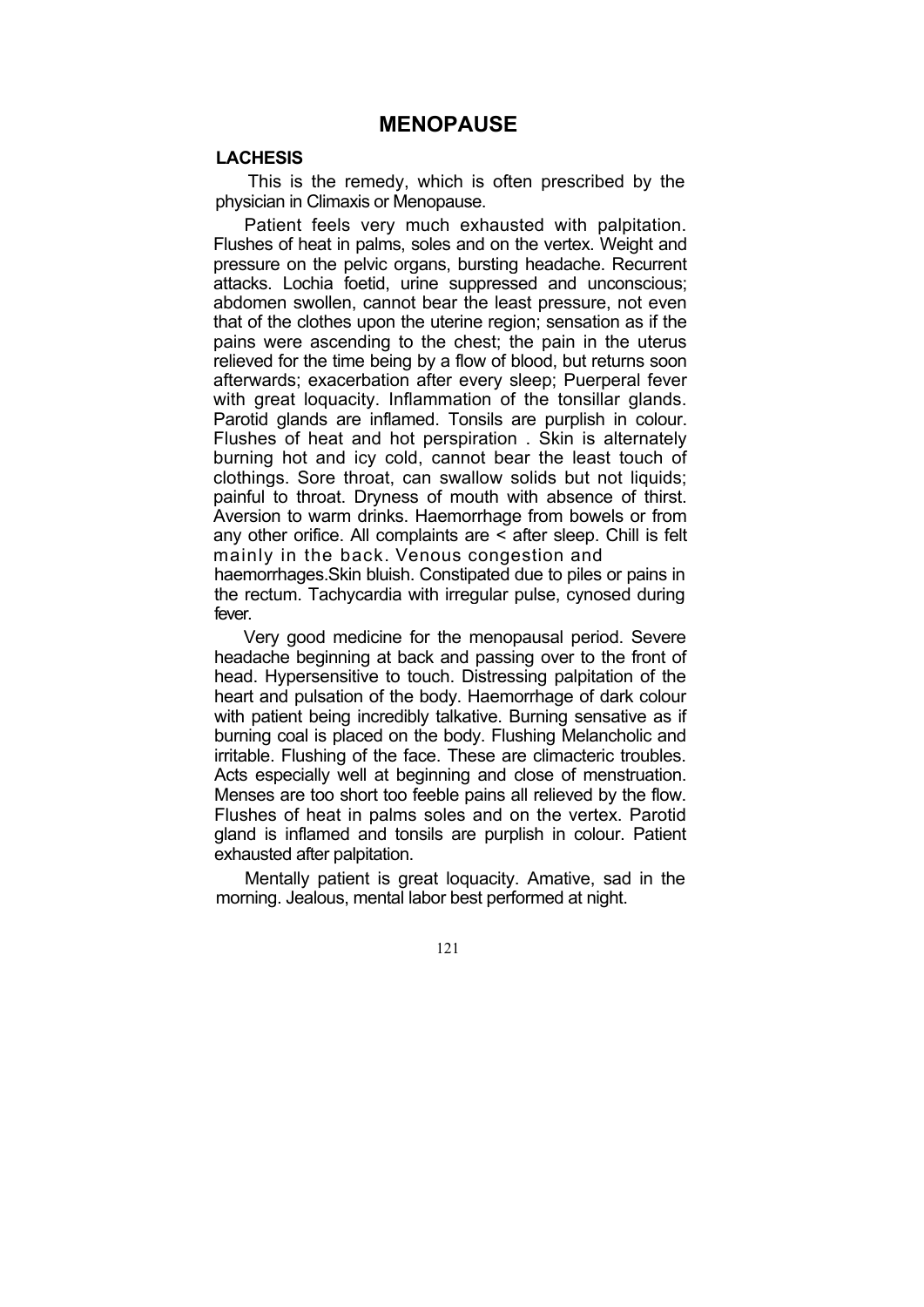Religious insanity derangement of time sense. Always restless, suspicious, talkative, religious insanity. Stupor or low muttering, loquacious delirium.

#### **MODALITIES**

< after sleep, heat ingeneral, alcohol, acid, mercury, quinine.

> appearance of discharge & cold application.

# **SULPHUR**

It is one of the best-selected remedies for Climaxis or Menopause. Menopause changes her constitution and the patient looks as lean, thin and stoop-shouldered. There is manifestation of the menopausal syndrome. Intense burning everywhere in the body. There are flushes of heat in the body. Irregular menses. Leucorrhoea and menses are acrid and excoriated. Headache before menses. Nipples are ulcerated, fissured and cracked. Lady at menopause behaves like a child. The inflammation spreads all over the affected part of the nipples to periphery. Eruptions on the breast, vesicular or pustular. Intense itching with or without eruptions. Skin is sensitive to touch. The breast get inflamed and go into suppurative condition. Leucorrhoea is profuse yellow and corrosive which causes itching of the genital organs. There are papular eruptions around the vulva. Intense itching burning after scratching. Burning in the vagina , voluptuous itching and tingling sensation.

Symptoms worse from the warmth of the bed. Soreness after scratching. It is especially useful in the chronic cases of psoric patient. Menses are too late, short , scanty and sometimes profuse. Blood is very much black, thick, dark, acrid wherever it touches it makes the parts sore. There is fullness with bearing down in pelvis towards genitals. This pressing down is felt more acutely when she stands up.

Patient is very much dirty. Filthy look of the skin, discharges are very much offensive. Every little injury suppurates. Suppression of skin diseases causes diarrhoea. Patients feel better by scratching. A weak empty all-gone sensation in the stomach. Congestion in single parts.

Weakness of memory. There is feeling of movement of abdomen as of a child.

122